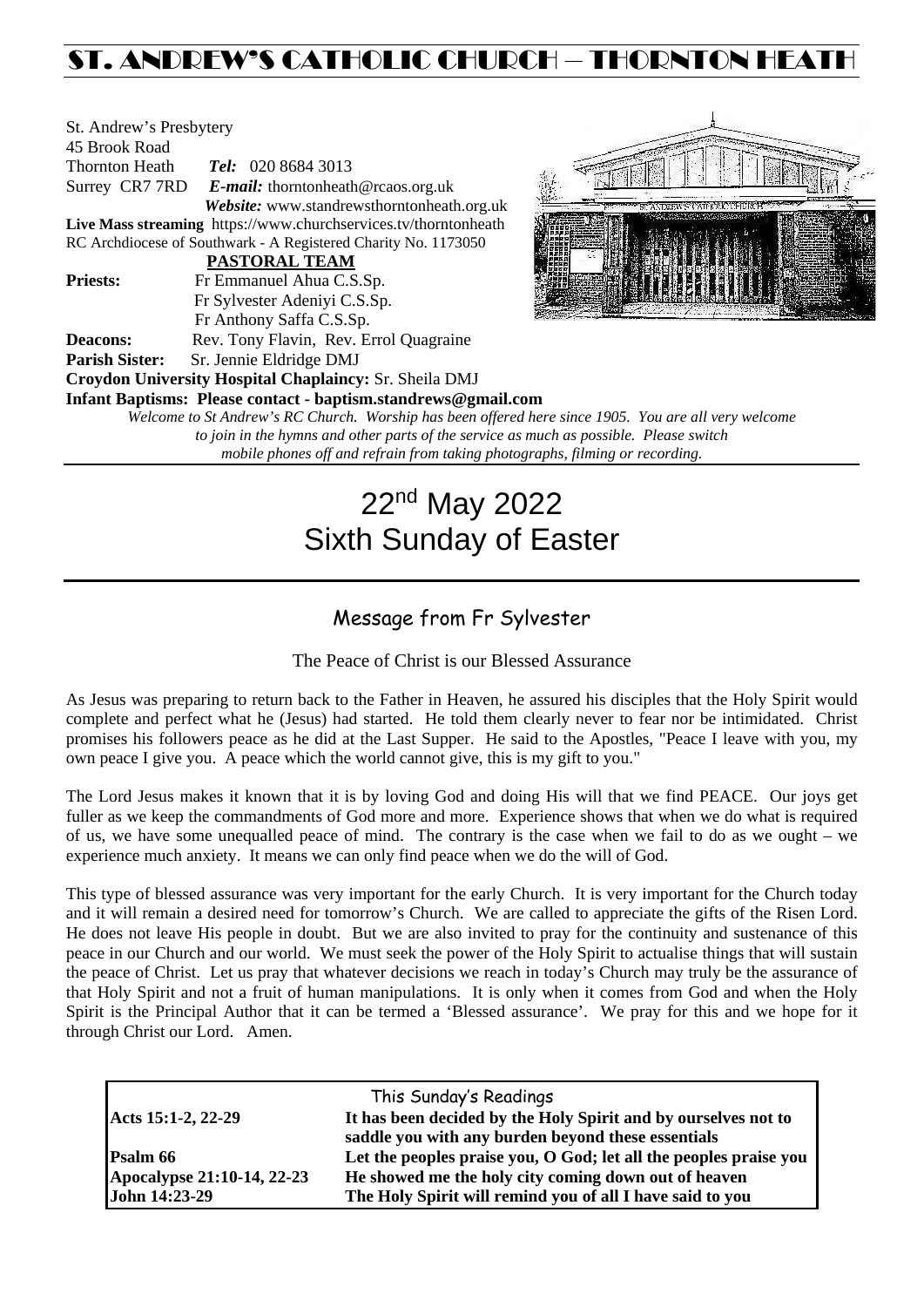### Diary for the Week

| <b>UTALY FOR THE VEEK</b>        |                    |                                        |                                             |  |  |  |
|----------------------------------|--------------------|----------------------------------------|---------------------------------------------|--|--|--|
| Sunday $22^{nd}$ May             |                    | 6.00pm (Saturday) First Mass of Sunday | Joseph Kwame Baffoe RIP Anniv               |  |  |  |
| $6th$ Sunday of the Year         | 9.30am             | Mass                                   | Germaine & Nicholas Duncan RIP              |  |  |  |
|                                  | 11.30am            | Mass                                   | Paul Etuka RIP                              |  |  |  |
|                                  | 4.00pm             | <b>Confirmation session</b>            |                                             |  |  |  |
|                                  | 6.00 <sub>pm</sub> | Mass                                   | For the people of the parish                |  |  |  |
|                                  | $7.00 - 9.00$ pm   | <b>Charismatic Prayer Group</b>        |                                             |  |  |  |
| Monday 23rd May                  | 7.30am             | <b>Mass</b>                            | Canon Francis Moran RIP (F)                 |  |  |  |
|                                  | 10.00am            | Mass                                   | Carol & Apolonia Okoroafor RIP              |  |  |  |
|                                  | $7.00 - 9.00$ pm   | <b>Parish Surgery</b>                  |                                             |  |  |  |
| Tuesday 24th May                 | 7.30am             | Mass                                   | Deceased Members Ritchie &                  |  |  |  |
|                                  |                    |                                        | Hampshire Families RIP                      |  |  |  |
|                                  | 10.00am            | <b>Funeral Mass (Mr Assi</b>           | Dolly Isabell Thomas RIP                    |  |  |  |
|                                  |                    | Victor D'Sa)                           |                                             |  |  |  |
|                                  | 6.30pm             | <b>RCIC</b>                            |                                             |  |  |  |
|                                  | 7.45pm             | <b>RCIA</b>                            |                                             |  |  |  |
| Wednesday 25 <sup>th</sup> May   | 7.30am             | <b>Mass</b>                            | <b>Anthony Conway RIP</b>                   |  |  |  |
|                                  | 10.00am            | Mass                                   | Mr Adesoji Grillo RIP 7 <sup>th</sup> Anniv |  |  |  |
|                                  | 7.30pm             | <b>Legion of Mary (Church</b>          |                                             |  |  |  |
|                                  |                    | Annex)                                 |                                             |  |  |  |
| Thursday $26^{th}$ May           | 7.30am             | Mass                                   | <b>Bernie Gannon RIP</b>                    |  |  |  |
| <b>Ascension of the Lord-</b>    | 10.00am            | Mass                                   | All Souls in Purgatory                      |  |  |  |
| Holyday of Obligation            |                    |                                        |                                             |  |  |  |
| Friday $27th$ May                | 7.30am             | Mass                                   | Agnes Ama Nsiah RIP 1st Anniv               |  |  |  |
|                                  | 10.00am            | Mass                                   | For Our Suffering Souls Anniv               |  |  |  |
|                                  | $10.30 - 12$ noon  | <b>Adoration</b>                       |                                             |  |  |  |
|                                  | <b>6.30pm</b>      | <b>Brownies/Guides (hall)</b>          |                                             |  |  |  |
| Saturday 28 <sup>th</sup> May    | 9.30am             | <b>Mass</b>                            | Thanksgiving to Our Lady of Africa          |  |  |  |
|                                  | $10.00 - 10.30$ am | <b>Confessions</b>                     |                                             |  |  |  |
|                                  | 11.00am            | <b>First Holy Communion Mass</b>       |                                             |  |  |  |
|                                  | $5.00 - 5.30$ pm   | <b>Confessions</b>                     |                                             |  |  |  |
|                                  | 6.00 <sub>pm</sub> | <b>First Mass of Sunday</b>            | Joseph Dias RIP 1st Anniv                   |  |  |  |
| Sunday 29th May                  | 9.30am             | Mass (RCIC First Communion)            | Paul Etuka RIP                              |  |  |  |
| 7 <sup>th</sup> Sunday of Easter | 11.30am            | Mass                                   | Jude-Martin Etuka - Special Intentions      |  |  |  |
|                                  | 4.00pm             | <b>Confirmation session</b>            |                                             |  |  |  |
|                                  | 6.00 <sub>pm</sub> | Mass                                   | For the people of the parish                |  |  |  |
|                                  | $7.00 - 9.00$ pm   | <b>Charismatic Prayer Group</b>        |                                             |  |  |  |

Church cleaners: this week: Judie's Crew, next week: Fifi's Group

## St. Andrew's Parish Notices

#### **FACEMASKS**

Please can we ask you to continue to use a face covering if you are able to and to use the hand sanitiser when entering Church.

#### **DIVINE MERCY**

Please join us in the Church every Friday evening from 7pm for prayers. All are very welcome to attend.

#### **SR JENNIE**

Sr Jennie had to go into hospital for some treatment. She is now recovering at the Daughters of Mary and Joseph home in West Wickham. Please continue to keep Sr Jennie in your prayers.

#### **CHILDREN'S LITURGY**

The Children's Liturgy starts again this Sunday 22<sup>nd</sup> May during 9.30am Mass. Children who have not received their First Holy Communion and their parents are welcome to come into the hall for the Children's Liturgy session. Parents must stay for safeguarding reasons, whilst the volunteers await their DBS. We look forward to welcoming you where we spend time getting to know each other and learning about Jesus. We would welcome any volunteers who are able to help run the sessions with another helper, set up the hall and tidy up afterwards. If you can help please let one of the leaders know, thank you.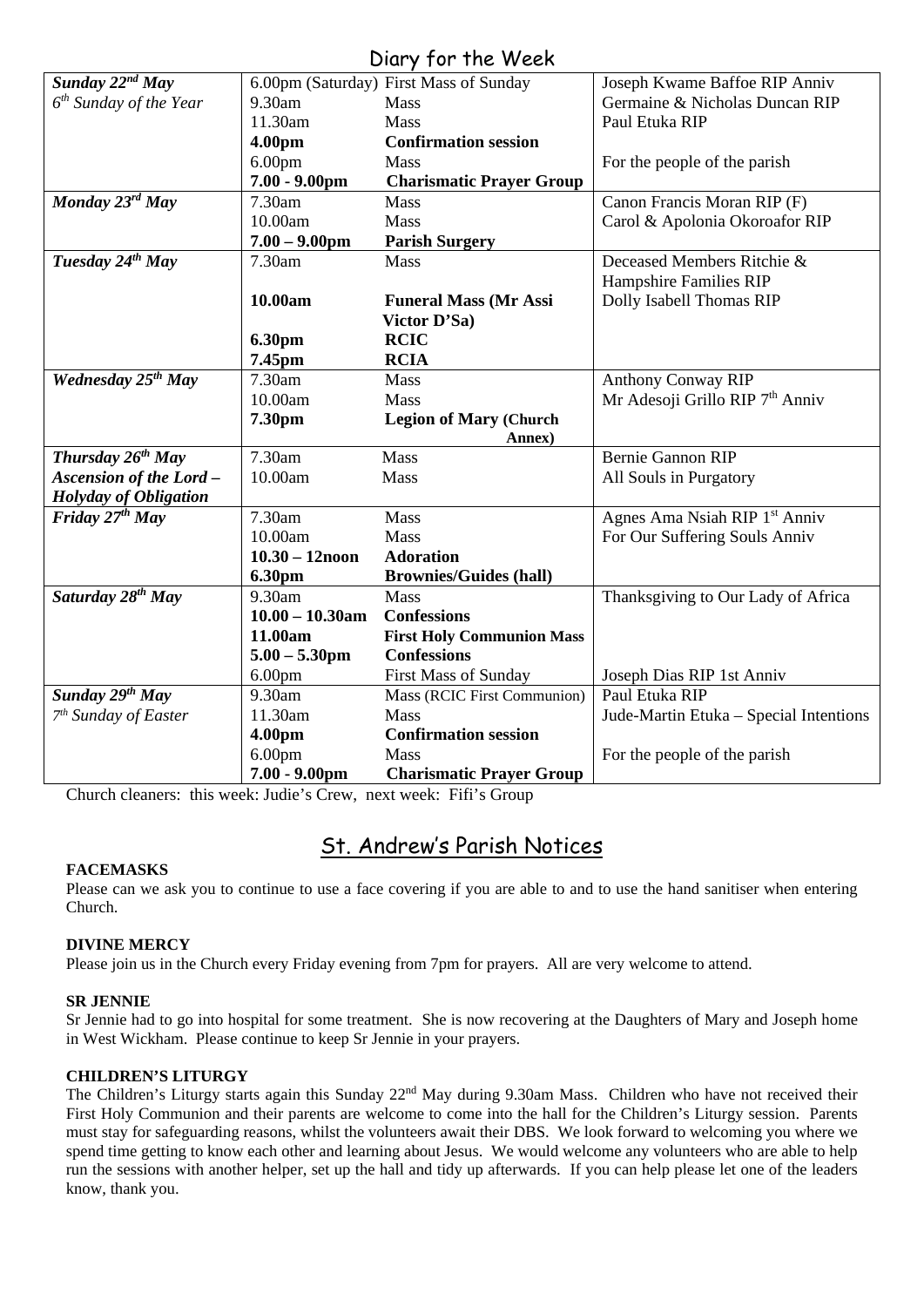#### **ADORATION**

Please come in and spend some time in the presence of Our Lord in the Blessed Sacrament for Adoration every Friday from 10.30am – 12noon.

#### **THE ROSARY GROUP**

The Rosary is prayed each weekday after the 10am Mass (and Saturday 9.30am). All are very welcome to join.

#### **400 CLUB**

The winners for April are: 1st no: 28 - £20, 2nd no: 37 - £10, 3rd no: 8 - £10

#### **PARISH SURGERY**

Please come along if you need to see a member of the Clergy to our parish surgery on Monday evenings from 7.00 – 9.00pm, term-time only.

#### **SPRING PLENARY 2022 RESOLUTION: REINSTATEMENT OF SUNDAY OBLIGATION BY BISHOP CONFERENCE**

In the Holy Sacrifice of the Mass, the Lord's Supper, the Lord Jesus entrusted to us the precious gift of Himself. With humility, we glory in being a Eucharistic people for whom attendance at Mass is essential. Looking forward to the forthcoming feast of Pentecost, we now invite all Catholics who have not yet done so to return to attending Mass in person. As the Church needs the witness of the presence of each person, so too each believer needs to journey in faith and worship with their fellow disciples. Nourished by our encounter with the Risen Lord Jesus, fed with His Word and His Body and Blood in Holy Communion, and supported by the presence of each other, we receive strength week by week, to serve the Lord and glorify Him with our lives. "Virtual viewing" of Mass online does not fulfil the Sunday Obligation. It may, however, be a source of continual spiritual comfort to those who cannot attend Mass in person, for example those who are elderly and sick, for whom the obligation does not apply.

#### **CONSECRATION OF RUSSIA AND UKRAINE TO THE IMMACULATE HEART OF MARY**

We continue to pray for everyone involved in the Ukraine conflict, please keep them all in your prayers.

#### **ALL NATIONS CATHOLIC CHARISMATIC GROUP UK FOODBANK**

The group have launched a food bank project in order to help families who are in need of extra help with regards to some food items. The next one will be held in St Andrew's Church hall on Saturday  $11<sup>th</sup>$  June approximately from  $12.00 -$ 1.00pm. We would welcome any food donations, tinned, dry packets, etc. Please see the poster in the porch for more info and contact details. If you know of any families who may benefit from this, please let them know.

#### **CHARISMATIC PRAYER GROUP**

Please join our group for prayer meetings every Sunday evening in the Church from 7.00 – 9.00pm. All are very welcome to come along and join us in praises, prayers, Bible studies and youth group ministry. For further details please call Stella on 07983 775879.

#### **A DAY WITH JESUS**

Please note the "A Day with Jesus Group" are *not* meeting at their next scheduled meeting on the 28<sup>th</sup> May. The next meeting is on 25th June from 12.30 – 4.00pm. All are very welcome to come along, for further information please call Simon on 07947 493683.

#### **SECOND COLLECTION**

There will be a second collection on 29<sup>th</sup> May for World Communions Sunday. This collection supports the work of the Catholic Communications Network (CCN), the media office of the Bishops' Conference of England and Wales. The CCN seeks to be of service both to the Church and the world in offering professional channels of communication and provides support for the Bishops of England and Wales and the wider Church in promoting the Gospel through the media on current issues.

#### **VACANCIES IN THE DIOCESE**

#### **Secretary to Episcopal Vicar for South East London and Commissions for Racial Equality and Education**

This is initially a 12 month contract for 3 days per week, based in Blackheath to support the newly created Episcopal Vicar function. This is a senior secretarial position.

#### **Diocesan Central Services Administrator**

Based in Bowen House, SE1 this is a full time administrative position which will provide support for a variety of functions as well as covering reception duties. Must have previous admin/secretarial experience.

#### **Parish Secretary St Osmund's, Barnes**

Experienced parish secretary needed on a part-time basis for busy parish in Barnes. Must have previous parish secretarial experience and a good working knowledge of the Catholic Church.